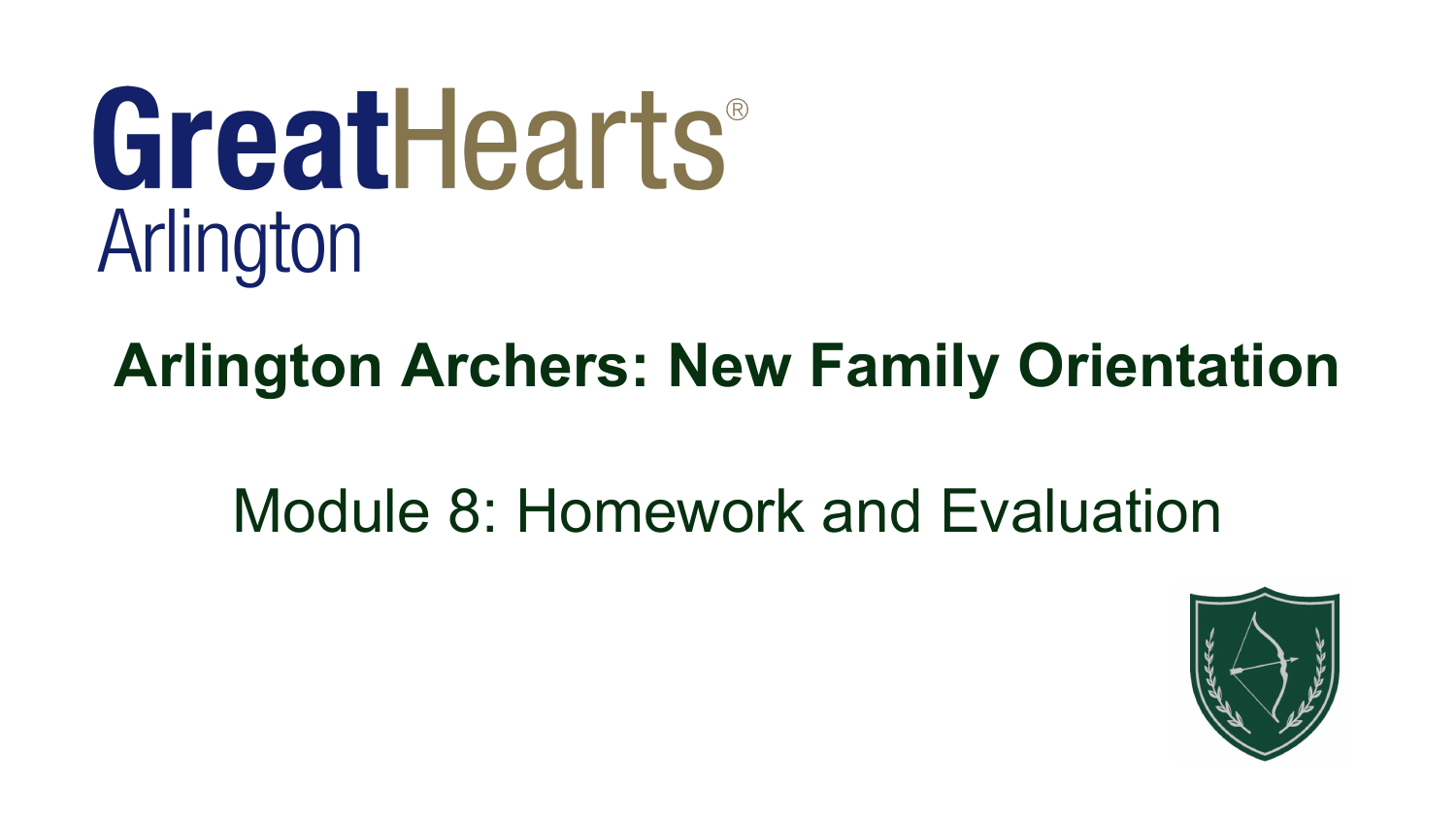## **Table of Contents: Homework and Evaluation**

- 1. Academic Expectations
- 2. Tutoring
- 3. Homework
- 4. Evaluation
- 5. Questions?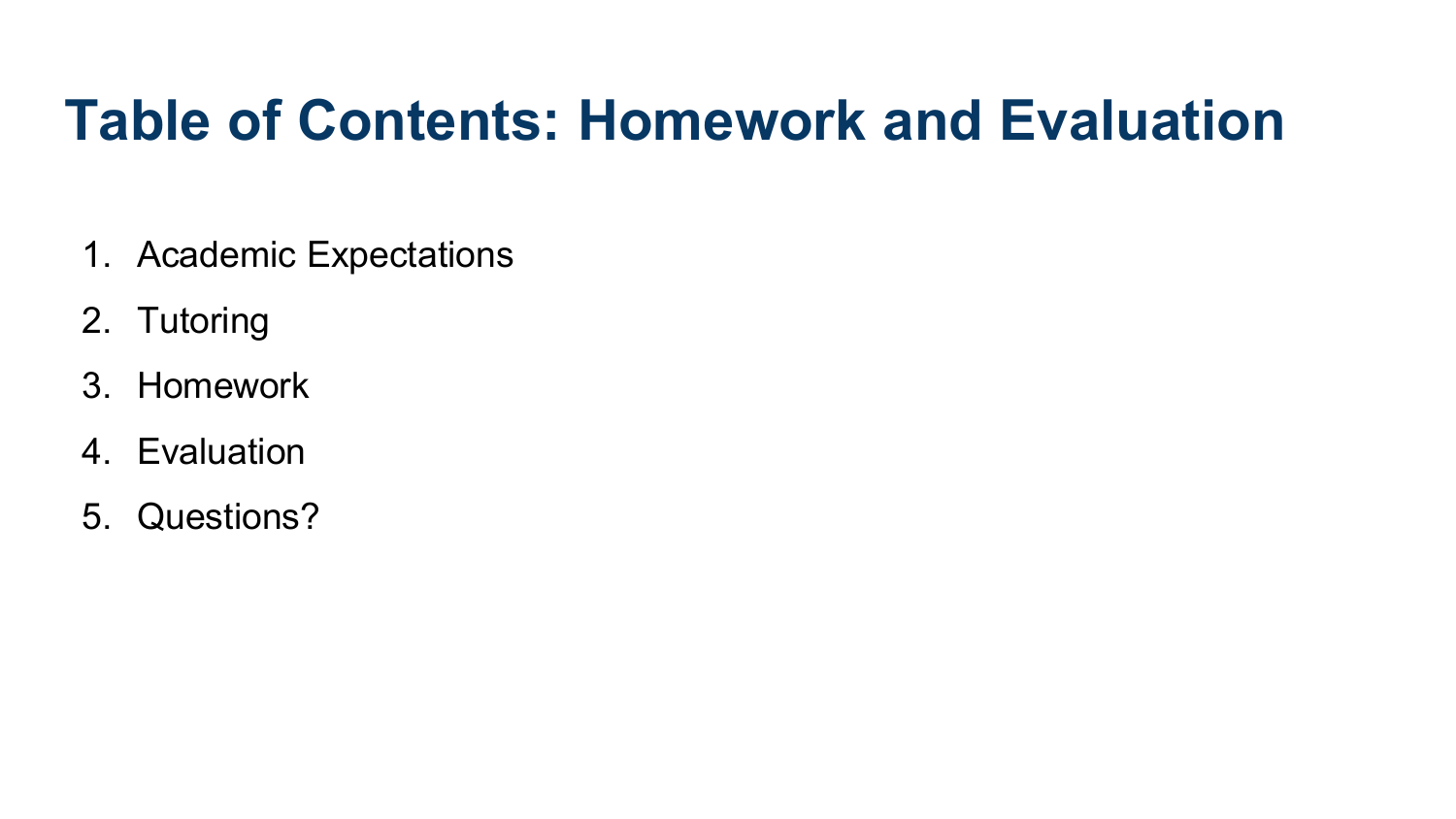#### Academic Expectations

As a key philosophical assumption, the Academy holds that every student can learn. Our curriculum is rigorous and expectations of students are high; however, we are not an exclusive school for the best and the brightest. Our goal is to provide an environment that allows every student who wants to learn the opportunity to achieve academically. As human beings, we are equal in that we all have the capacity to learn and grow. But this equality in capacity cannot be confused with equality of academic results. Just as individuals differ in their physical gifts and characteristics, we all have different gifts and challenges in the subjects of learning. A student's desire to learn is the key to success and fulfillment at the Academy. Every student who has passed the appropriate prerequisites, is genuinely curious, and applies him or herself diligently on a daily basis will succeed.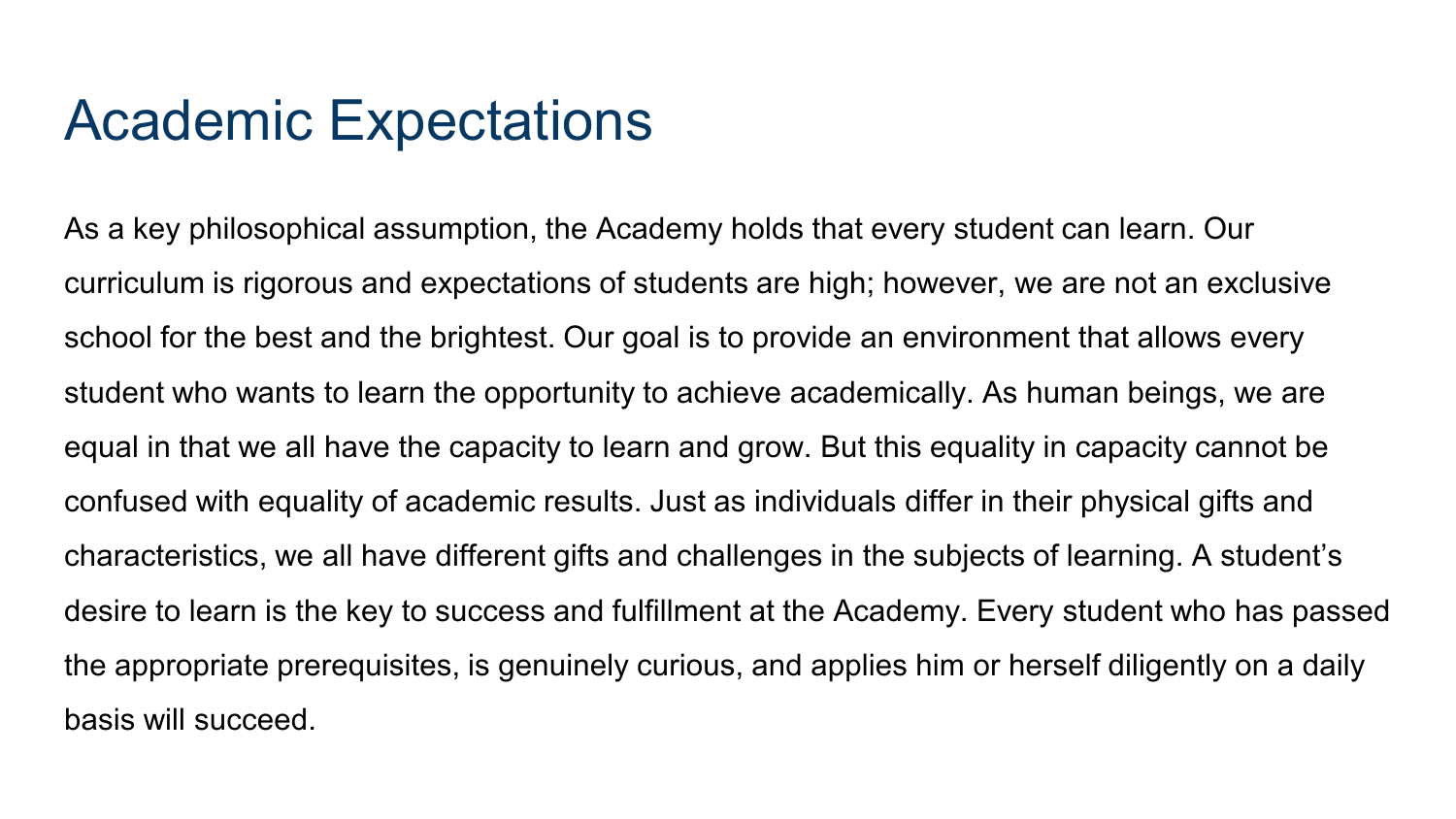# **Tutoring**

All Great Hearts teachers offer regularly scheduled tutoring sessions before, during, and/or after school at no cost. Tutoring is an important opportunity for students to receive academic guidance and support. Students are strongly encouraged, and may be required, to see teachers for tutoring. Tutoring services are also available for students receiving special education services.

Private tutoring is the responsibility of a student's parents. Teachers employed by the Academy are not permitted to privately tutor their own students for pay.

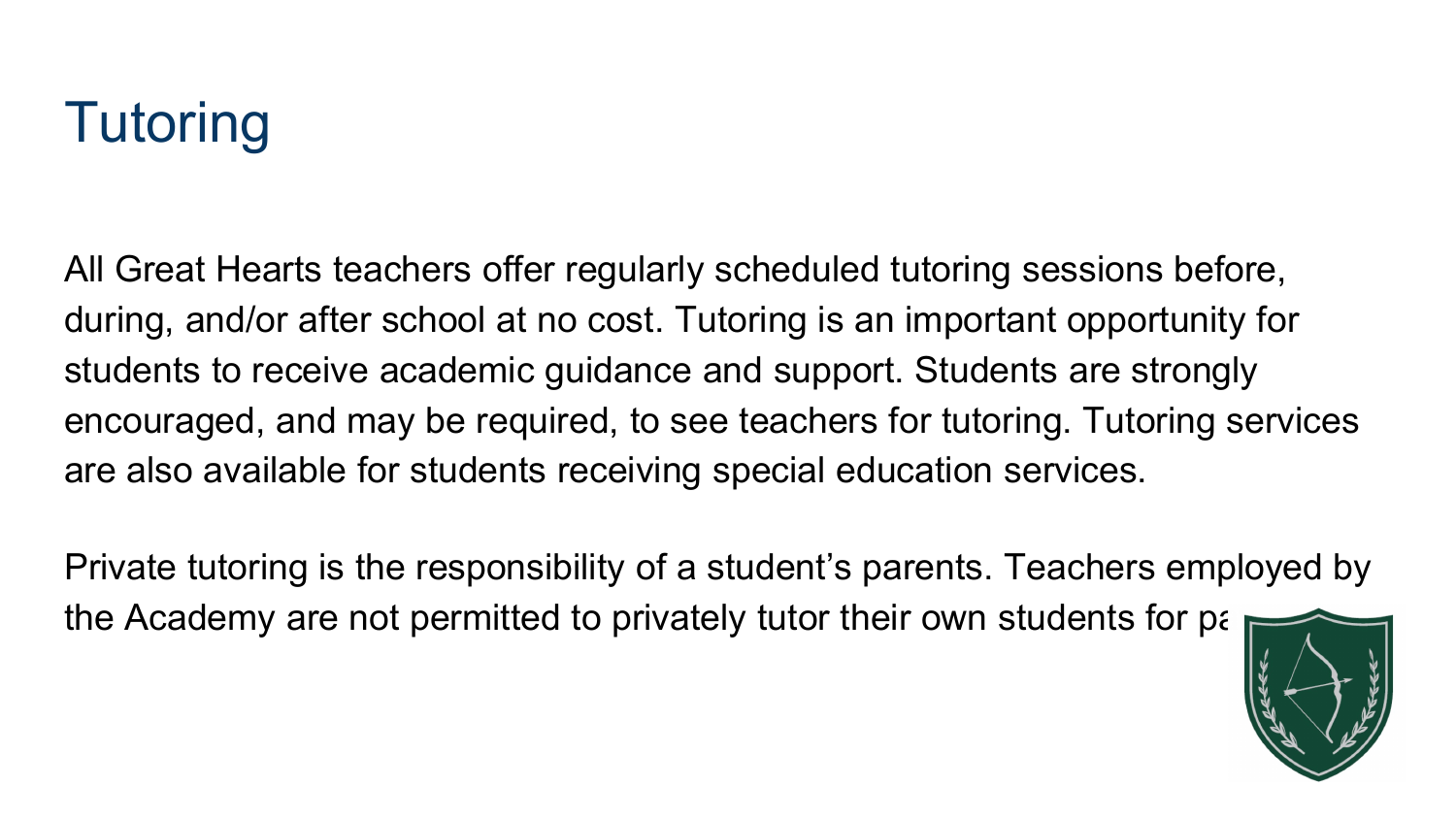## Homework

We believe that the majority of class time should be spent in the collective pursuit of what is true, good, and beautiful about a specific subject. Homework time, then, is reserved primarily for reading and for meaningful independent activities that support the curricular objectives of a given course. Students should expect to do meaningful homework each night.

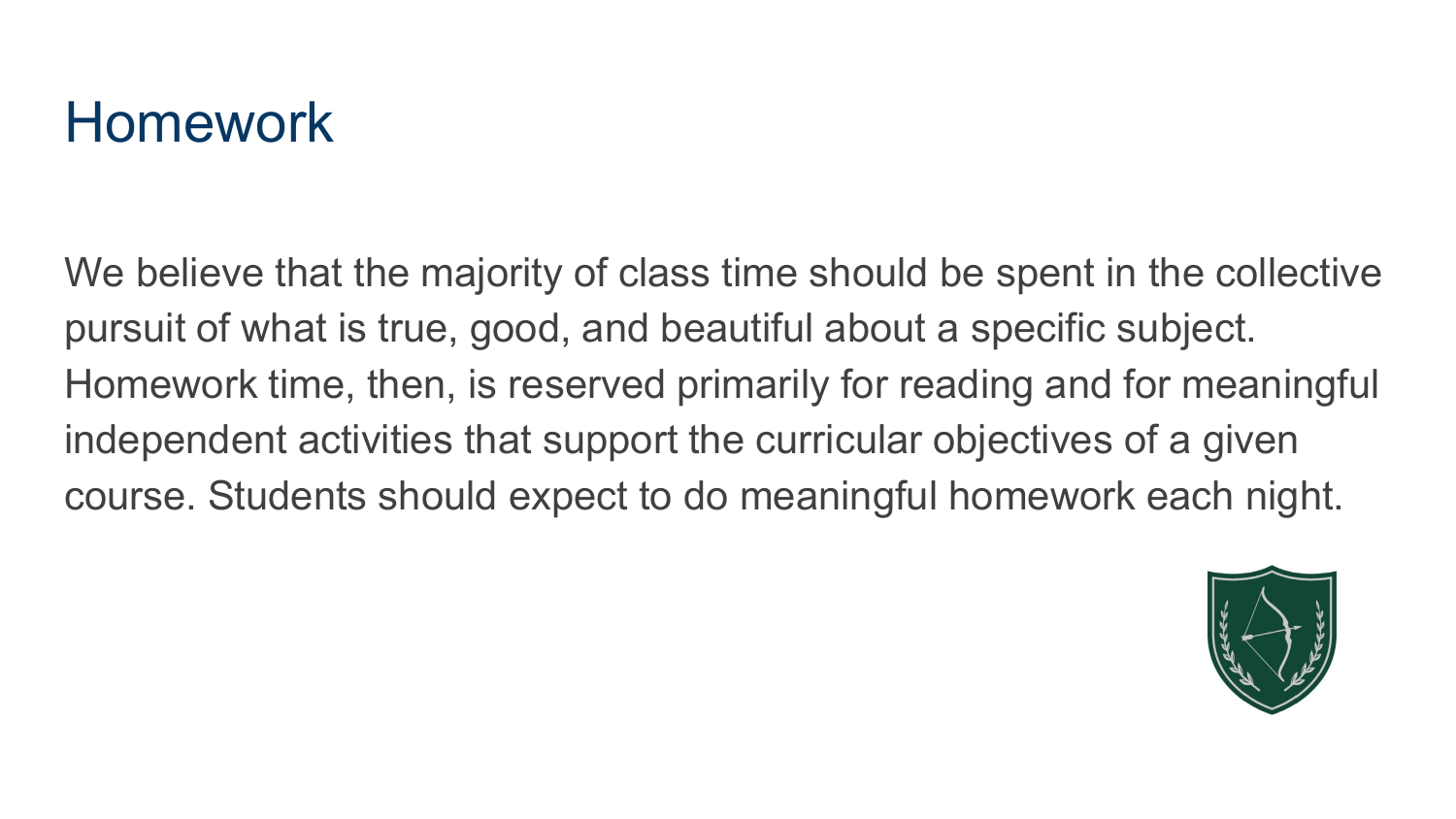General nightly homework expectations for the average student at the Academy are as follows:

Kindergarten: 20 minutes

1st Grade: 30 minutes

2nd Grade: 30-40 minutes

3rd Grade: 35-45 minutes

4th Grade: 45-60 minutes

5th Grade: 60-75 minutes

Middle School: 15 minutes per content area

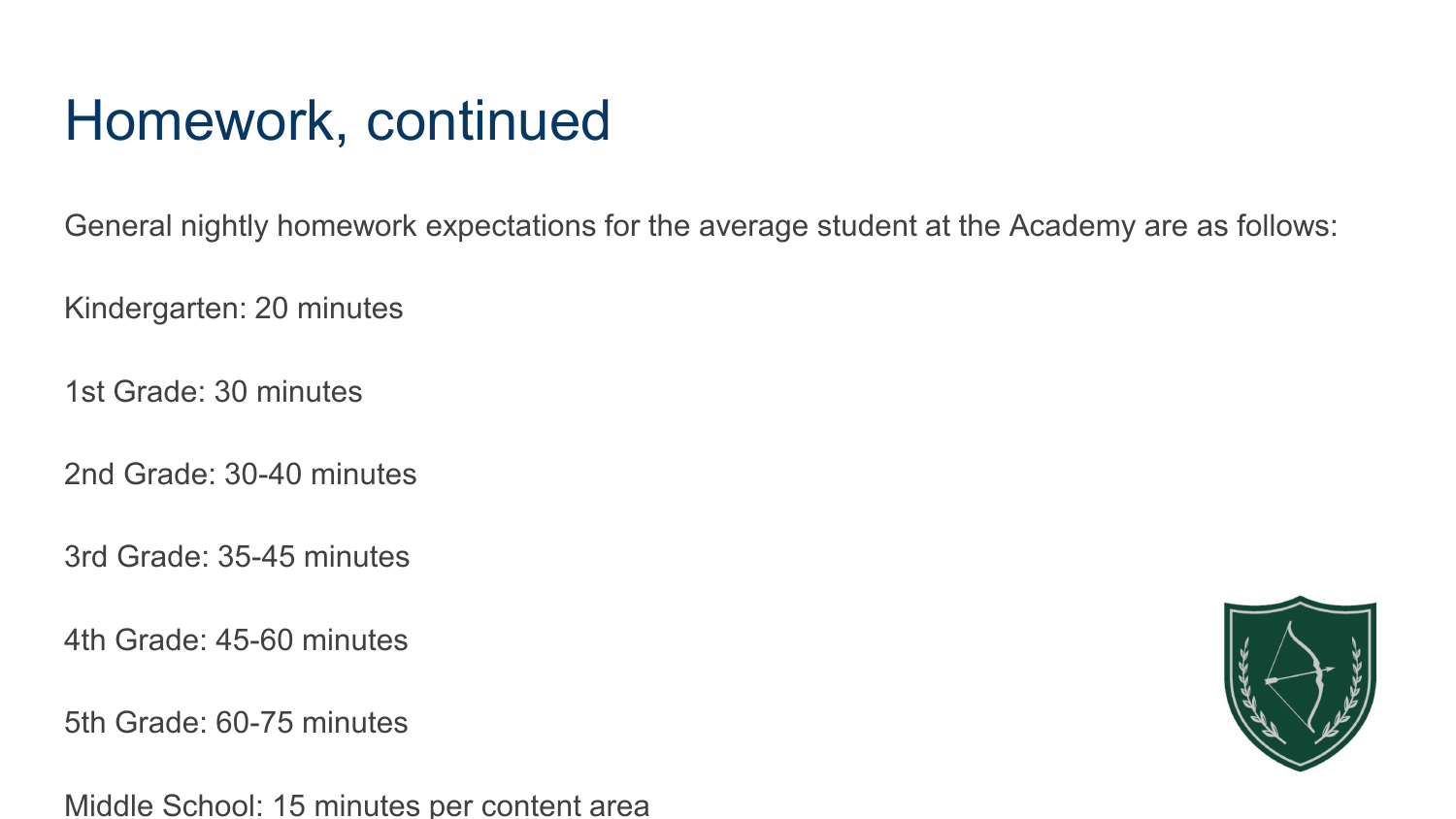We ask parents to help us communicate to students the importance of establishing a silent and distraction-free environment for completing all homework. If students do not work in such an environment they should expect that:

• it will take significantly longer to complete the assignments; and

• the student's thought will be fragmented, and his or her overall comprehension of the material will be deficient.

Often, success with homework is a condition of the student's self-regulation. Skillful self-regulators have strategies that enable them to achieve efficiently and effectively: help-seeking, planning, goal-setting, time-management, self-monitoring, and using feedback. Students who struggle often do not systematically employ these strategies, even though they may, in fact, spend a significant amount of time working/studying.

As students rise through the grades at the academy, they develop and strengthen their work skills. St d t l h t l h t l h t l th i f h t l t l h t l h t l h t l h t l h t l h t l h t l h t l h t l h t l h t l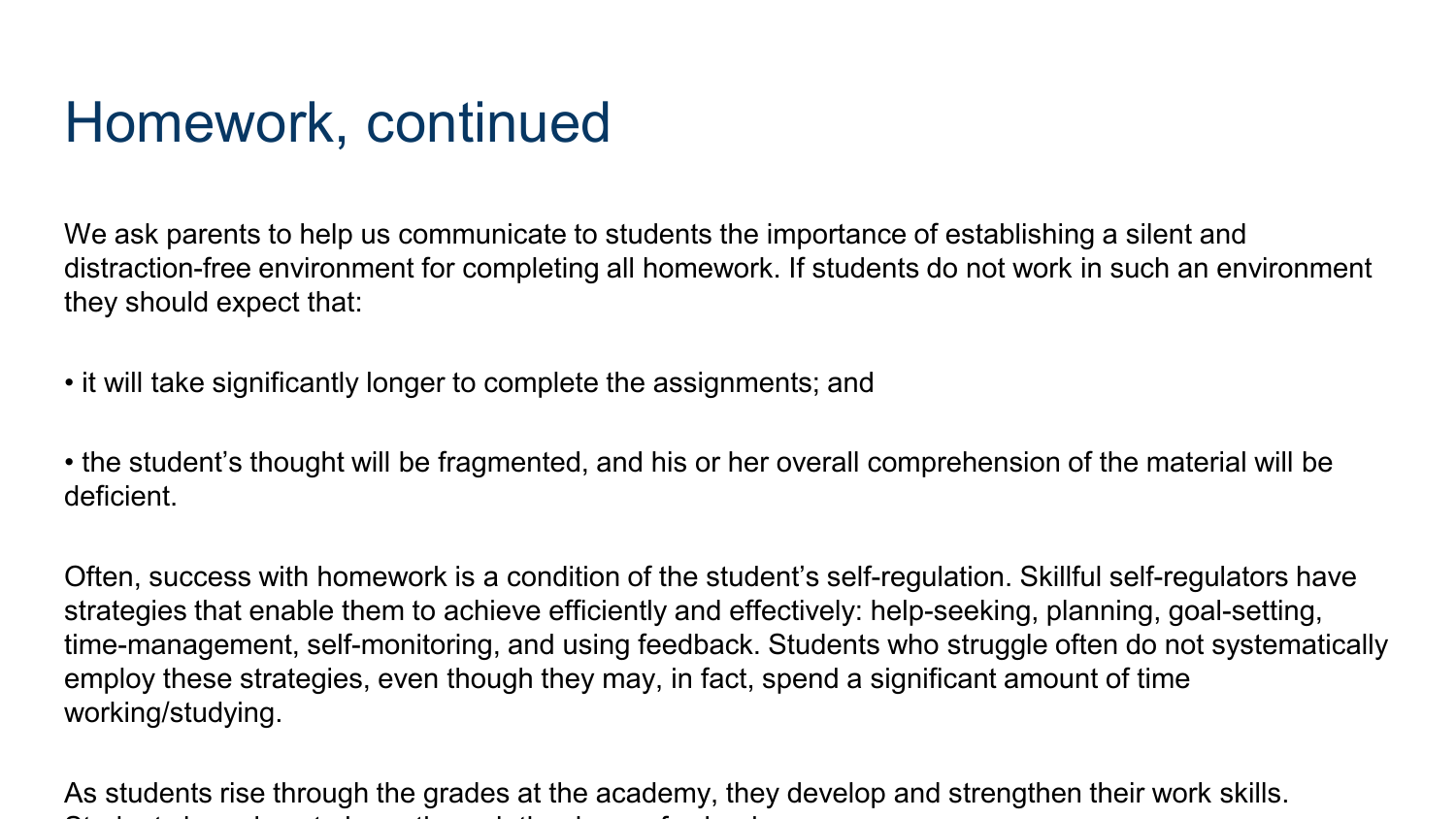Teachers work carefully in measuring out a proper amount of work for their class and will coordinate with other teachers of a section of students in scheduling their major tests and projects. Thus, students will have no more than two major tests on the same day. It is the responsibility of the student to make up missed homework after any absence, planned or due to illness, in a timely manner. If a student is unable to attend school and seeks his or her assignments, he or she should contact their teacher for that information, not the school office. It is wise to coordinate with a friend (perhaps one who lives close by) early on in the year so that homework handouts might also be collected for the absent student.

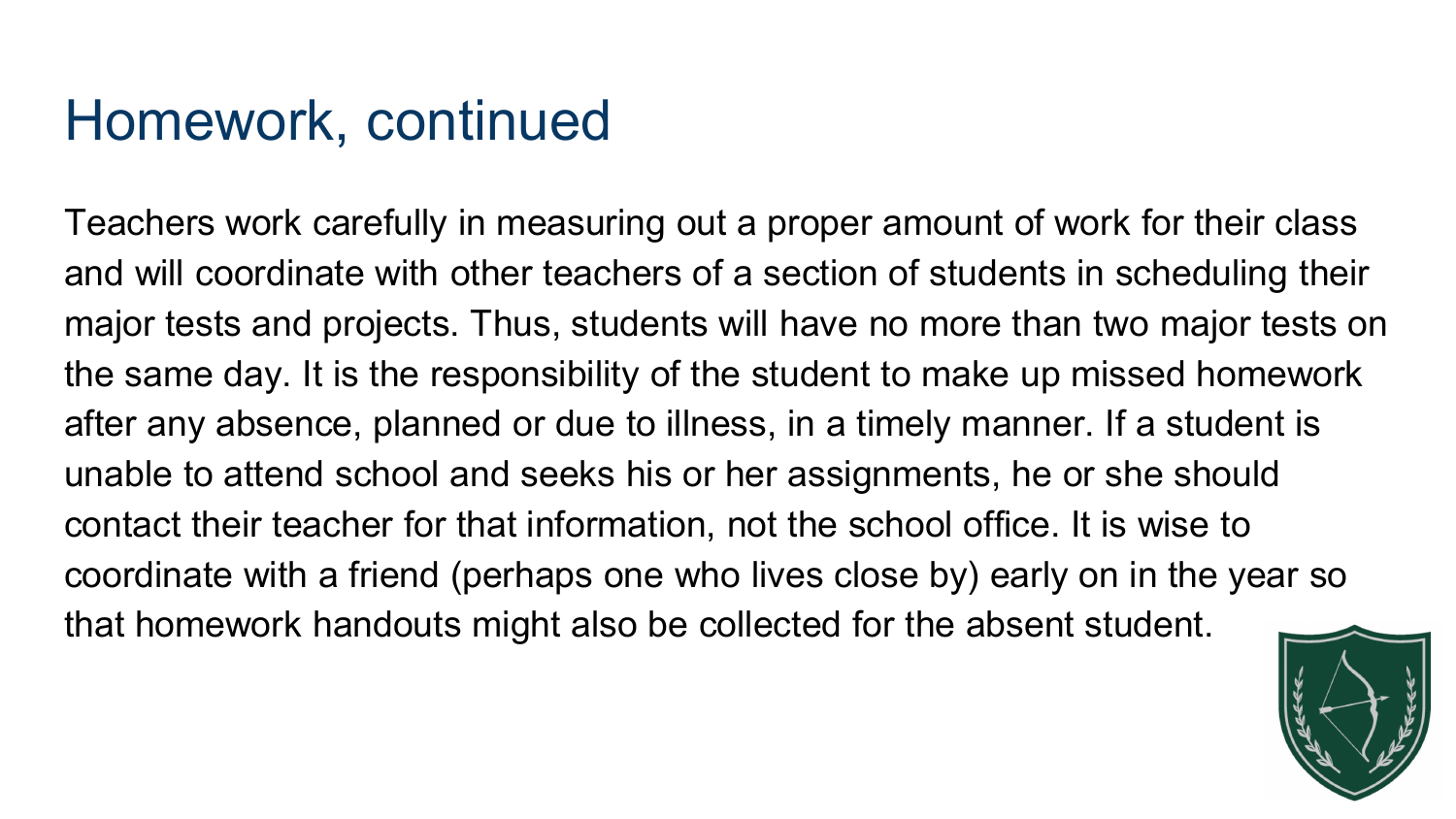An absence on the due date of a major assignment (essay, lab report, project, etc.) or exam may not extend the due date of that assignment. The student should expect to submit the work and/or make-up the exam on the day of his/her return. Likewise, absences during the preparation time of a major assignment may not extend the due date. Please see the family handbook for specific guidelines regarding make-up work following absences.

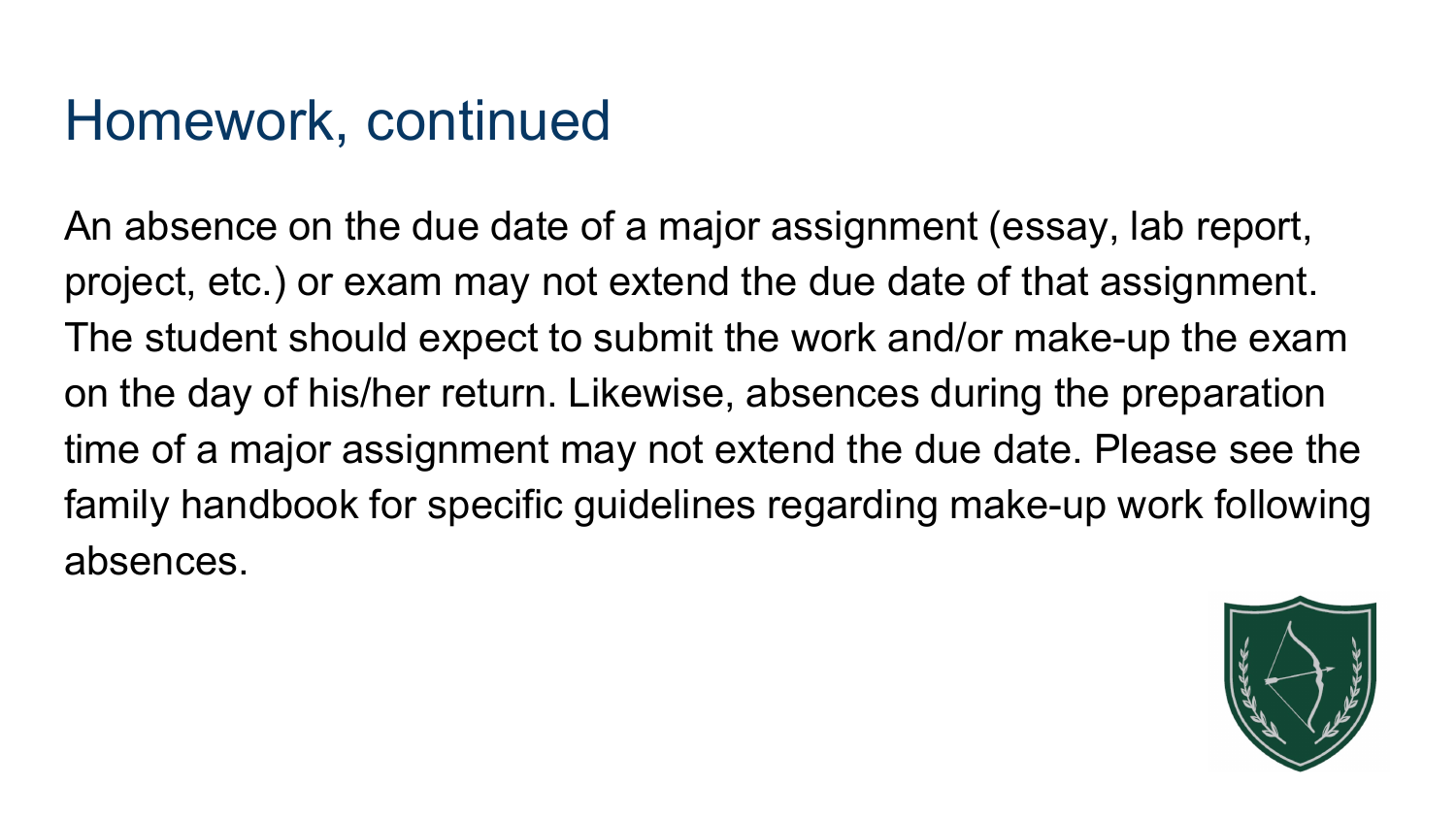## **Evaluation**

A liberal arts education requires a special kind of written evaluation – one that offers a prose discussion of the student's sense of wonder, depth of inquiry, specific areas of mastery and needs for improvement, and attitudes toward learning and towards others. The narrative treats student in a fundamentally human way, not by neglecting numerical scores, but by situating those numbers as one part of a fuller, more nuanced picture of the student's progress in a given course.

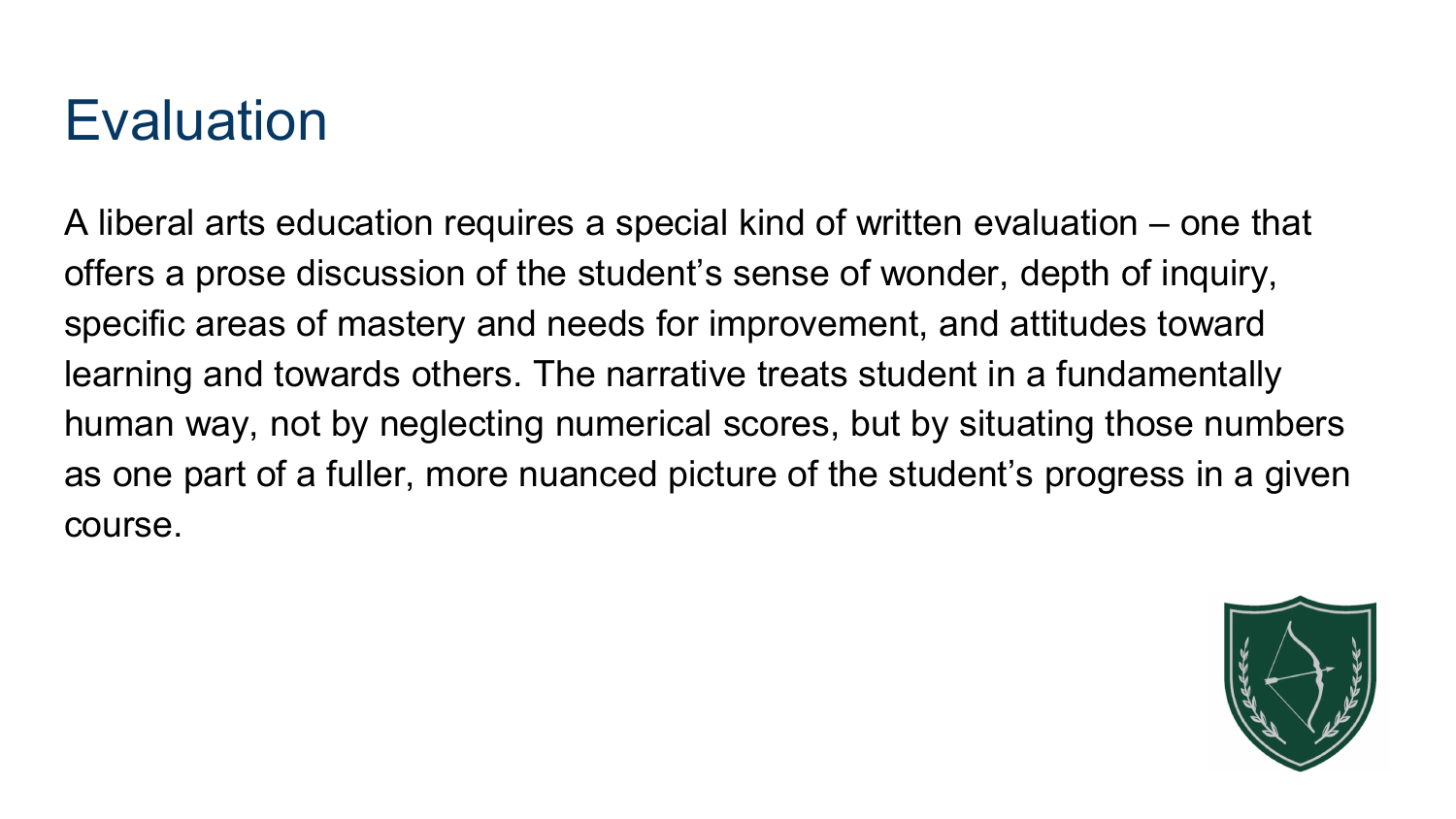#### Evaluation, continued

Deficiency Notices: Midway through each quarter, deficiency notices are mailed out to the parents of students who are currently not passing. These notices are intended to prompt students to make necessary changes and improve their academic standing before the end of the quarter.

Reports: At the end of the first and third quarters, parents will receive a report that indicates student performance in each subject area. At other reporting periods, teachers may write a narrative report for each student. These reports provide parents with specific feedback on a student's strengths and weaknesses within a given class. In addition to narrative commentary, these reports include student grades in various categories of assessment along with an overall letter grade for the semester.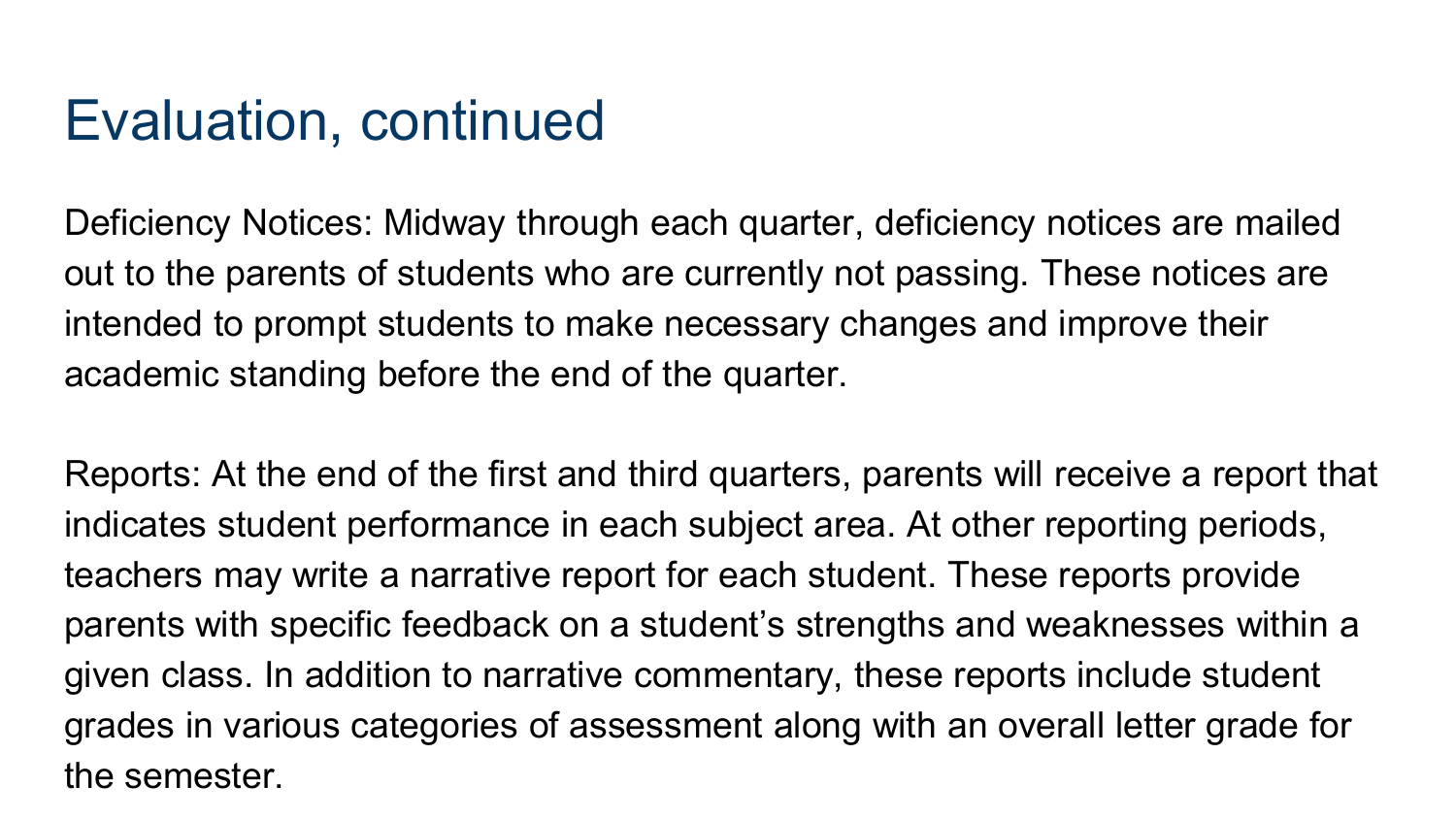## Evaluation, continued

Parent-Teacher Conferences: At a specific point in the year, parents meet with the team of their student's teachers to discuss the first quarter and overall student progress in greater depth. Parents will be encouraged to come equipped with questions for the team of teachers present.

State Testing: Students will also be assessed according to state requirements. Please review appendix for list of state standardized exams. All state tests will be conducted during the school year and the results will be sent directly to families.